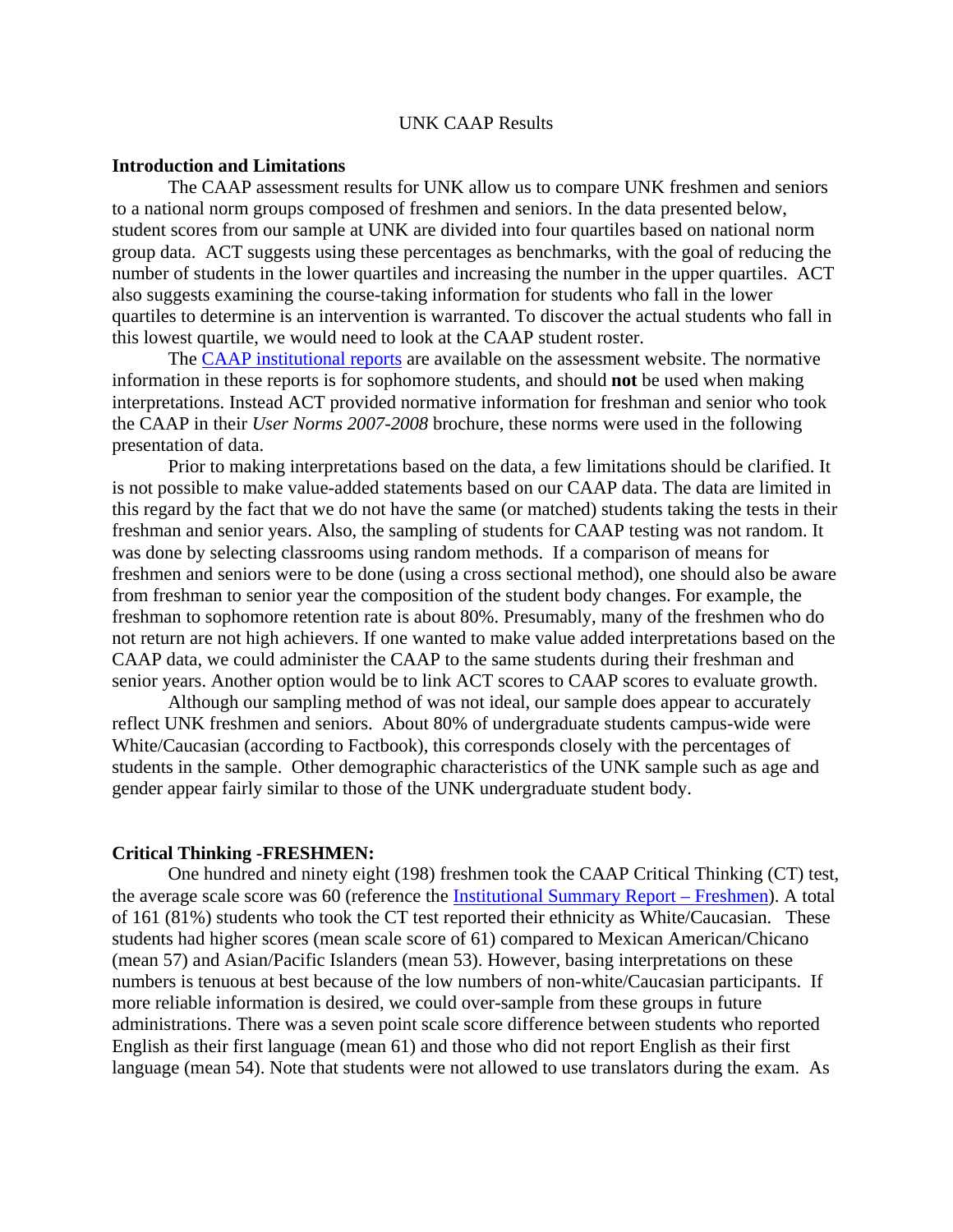expected there was an increase of CT scores as reported GPAs increased. Scores were similar across reported majors.

Of the 138 students who responded to the item about how hard they tried on the CT test, most (92%) reported that they "tried their best" or "gave moderate effort". This is a very high percentage given that students are expected to be less motivated on an assessment like this. In future administrations, we should make additional efforts to be sure that students respond to this item. As the instructions to complete this item are given after the test is over.

The mean scale score for the sample of 198 UNK freshmen was 60. The average freshman at UNK received a critical thinking score equal to or higher than that of 49% of the freshman in the national norm group  $(N=16,013)$ .

18% of UNK freshmen scored above the 75<sup>th</sup> percentile nationally,

27% of UNK freshmen scored between the  $50<sup>th</sup>$  to 75th percentiles nationally,

 $32\%$  of UNK freshmen scored between the  $25<sup>th</sup>$  to 50th percentiles nationally,

23% of UNK freshmen scored at or below the  $25<sup>th</sup>$  percentile nationally.

## **Critical Thinking (CT) -SENIORS:**

One hundred and sixty nine (169) UNK seniors took the CAAP Critical Thinking (CT) test, the average scale score was 63. (reference the Institutional Summary Report – Seniors). A total of 136 (80%) students who took the CT test reported their ethnicity as White/Caucasian. These students had higher scores (mean scale score of 64) compared to Mexican American/Chicano (mean 60) and Asian/Pacific Islanders (mean 56). However, basing interpretations on these numbers is tenuous, at best, because of the low numbers of nonwhite/Caucasian participants. There was a six-point scale score difference between students who reported English as their first language (mean 63) and those who did not report English as their first language (mean 57). Again there was an increase of CT scores as reported GPAs increased. Scores were similar across reported majors, although Social Science majors had somewhat higher scores (mean 65) than other reported majors.

Of the 128 students who responded to the item about how hard they tried on the CT test, most (85%) reported that they "tried their best" or "gave moderate effort". This is a fairly high percentage given that students are expected to be less motivated on an assessment like this. We should make additional efforts to be sure that students respond to this item.

The average scale score for the sample of 169 UNK seniors was 63. The average senior at UNK received a critical thinking score equal to or higher than that of 50% of the seniors in the national norm group  $(N=10,547)$ .

25% of UNK seniors scored above the  $75<sup>th</sup>$  percentile nationally,

26% of UNK seniors scored between the  $50<sup>th</sup>$  to 75th percentiles nationally,

25% of UNK seniors scored between the  $25<sup>th</sup>$  to 50th percentiles nationally,

24% of UNK seniors scored at or below the  $25<sup>th</sup>$  percentile nationally.

## **Writing – FRESHMEN**

There is less information about the demographic characteristics of the students who took the writing test. It is not possible to compare scores by demographic groups using the CAAP writing score report. UNK freshmen (N=196) had an average scale score of 2.8, while the national normative group ( $N= 11,886$ ) mean was 3.1 (reference the Institutional Summary Report – Freshmen). The following lines compare the frequency distribution of the UNK freshmen to the freshman normative group.